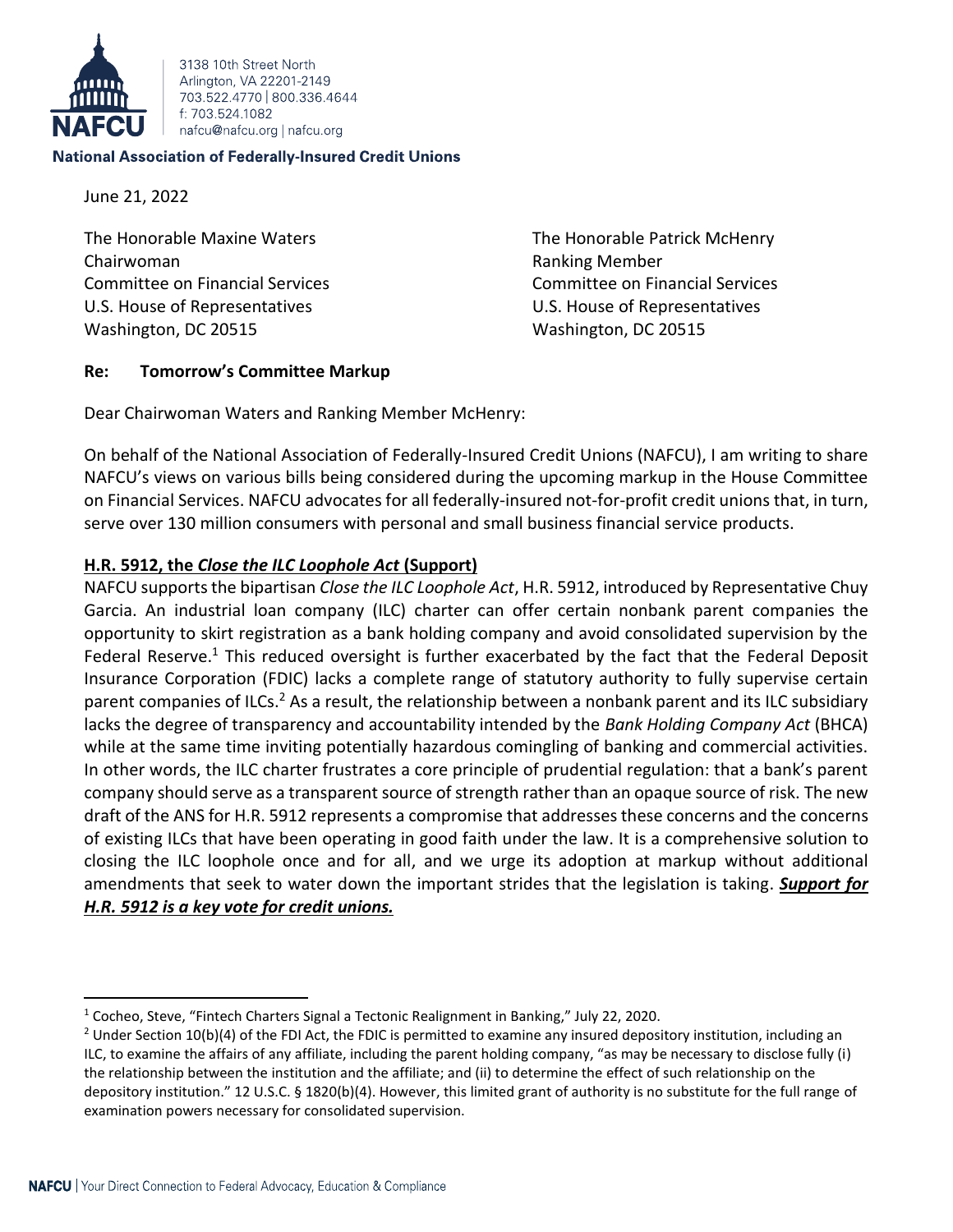The Honorable Maxine Waters The Honorable Patrick McHenry June 21, 2022 Page 2 of 3

## **H.R. 4277, the** *Overdraft Protection Act* **(Oppose)**

NAFCU and its member credit unions believe in fair, transparent, and competitive markets for consumer financial services. Credit unions remain committed to improving their members' financial health and working to continue improving consumers' understanding of courtesy pay products. We still must caution that any legislative efforts that eliminate overdraft protection programs are likely to have a significant negative impact on borrowers who value these programs. It is inappropriate to intervene in a market where forces are already leading many credit unions and other financial institutions to reduce, limit, or eliminate overdraft and non-sufficient funds (NSF) fees. Many credit unions already have alternative products to offer members in lieu of standard overdraft protection programs.

Still, credit union members who choose to use a courtesy pay or overdraft protection program do so willingly and with full disclosure of the program's costs and features. Rules for overdraft programs, originally issued by the Federal Reserve and now under the purview of the Consumer Financial Protection Bureau (CFPB or Bureau), made many services something that consumers must *opt in to*. This opt-in requirement gives consumers control and the overdraft rule's notice requirements have helped consumers to better understand its cost.

In 2009, former House Financial Services Committee Chairman Barney Frank (D-MA) even recognized the importance of an opt-in regime and how consumer choice should trump legislation in this area when he said:

*We wouldn't, I believe, be in a situation where we are talking about legislation if you would have had an opt-in regime from the beginning.*<sup>3</sup>

While the CFPB recently released two reports on the topic, the underlying assumptions about the impact of overdraft fees was flawed and the data the Bureau relied upon was stale—overdraft and NSF programs and the market overall have changed significantly since the time period evaluated in the credit union-specific report, which occurred several years ago. The Bureau recently compared overdraft fees to resort fees, to which they bear no resemblance, and showed a lack of real understanding, or perhaps they seemingly forgot, that these programs are subject to federal and state laws and regulations. Consumers affirmatively opt in to many overdraft and courtesy pay programs and appreciate the protection they provide. If these programs were removed it would lead to an increase in declined debit transactions and bounced checks, which would lead to negative credit reports and more consumer harm and confusion.

Credit unions urge lawmakers to keep in mind:

• Surveys done by credit unions of their members have shown that they highly value the protection and peace of mind courtesy pay programs provide and the assurance that their transaction will go through at the point of sale.

<sup>&</sup>lt;sup>3</sup> U.S. Congress, House, Committee on Financial Services, *The Overdraft Protection Act of 2009*, 111<sup>th</sup> Congress, 1<sup>st</sup> session, October 30, 2009, p. 5.